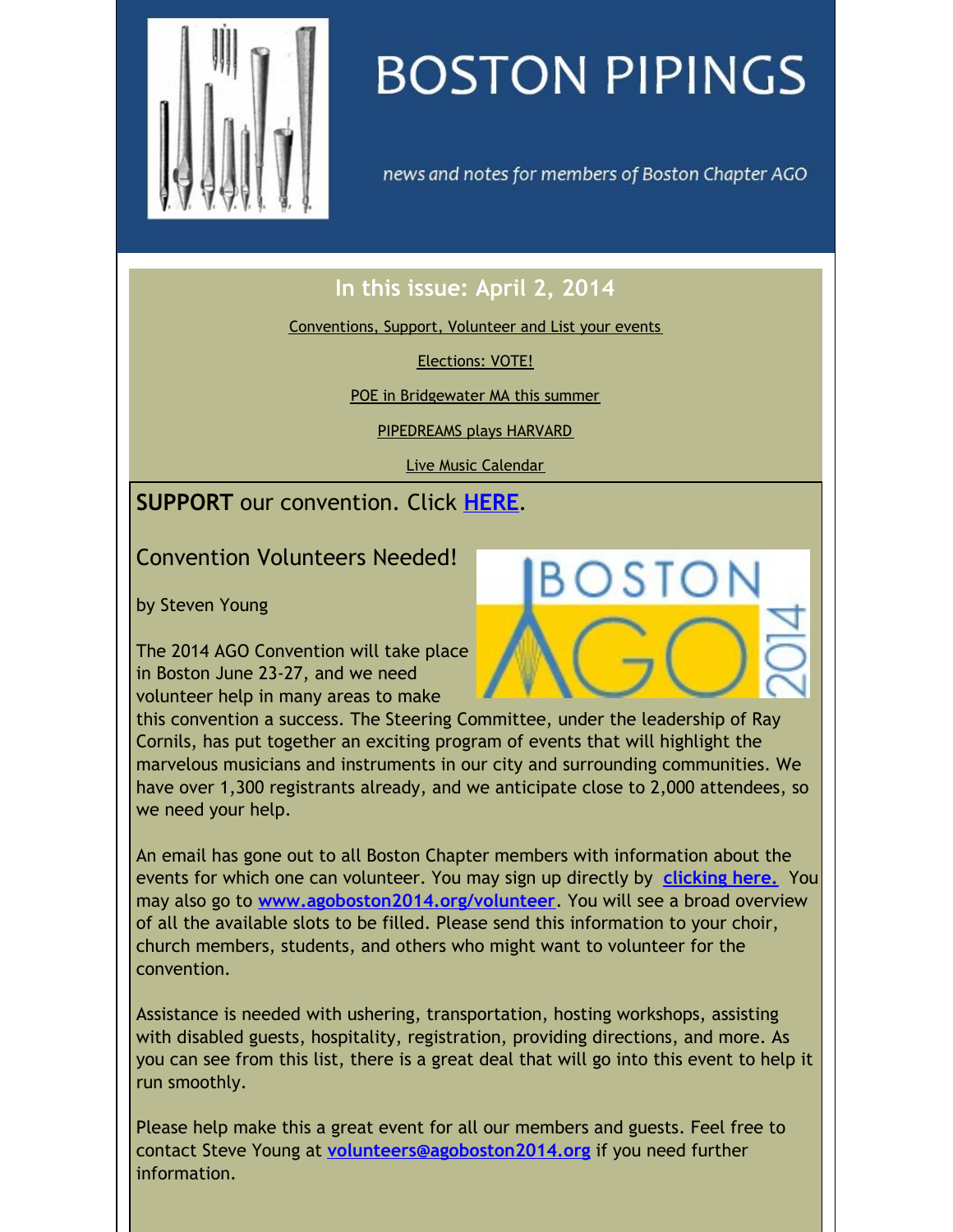#### **Worship Service Listing**

As a courtesy to AGO national convention-goers, BAGO members are invited to submit information on their Sunday worship services (June 22 & 29) for inclusion on our convention website and as a hand-out available at the Marriott Copley Place. Please email Buffy Gray **[buffygray@msn.com](mailto:buffygray@msn.com)** and include your church's name, address, web site, and brief listing of any "special" music and instruments. The deadline for inclusion is Thursday, May 1.

#### **Elections**

The Boston Chapter elections (and the National AGO elections) have opened. If you have an active email, you have received or will receive an electronic invitation to vote (separate e-mails from local and national).

If you have opted-out of email balloting, then you will receive a paper ballot from the chapter for the local elections. Balloting for the chapter officers will close April 18th. All paper ballots sent in must be postmarked no later than April 18th to be counted in the election results.

Please vote as soon as you receive the voting invitations. Don't let this important task get buried in the piles of email or paper (or Easter preparations!)

If you have any questions, please contact Claire DeCusati, Registrar, at **[BostonChapter@verizon.net](mailto:BostonChapter@verizon.net)**.

#### **Region I Pipe Organ Encounter**

July 13-18 summer camp for young organists and pianists, Bridgewater State University, Bridgewater, MA.

The Southeastern Massachusetts AGO Chapter will sponsor this program to introduce students to the pipe organ world. Students will receive individual and group instruction in pipe organ technique,

literature, history, construction, design, and service playing. They will tour the Andover Organ Factory and Methuen Memorial Music Hall, where they will attend a concert. They will explore Harvard Square, Cambridge, and hear Christian Lane play the organs at Memorial Church, Harvard University.

Information, brochure, and registration form **[here](http://www.agohq.org/wp-content/uploads/2014/02/se-ma-2014-poe-brochure.pdf)**.

Students can also register through a link from Facebook page **[Region](https://www.facebook.com/RegionIPOE2014) I POE 2014**.